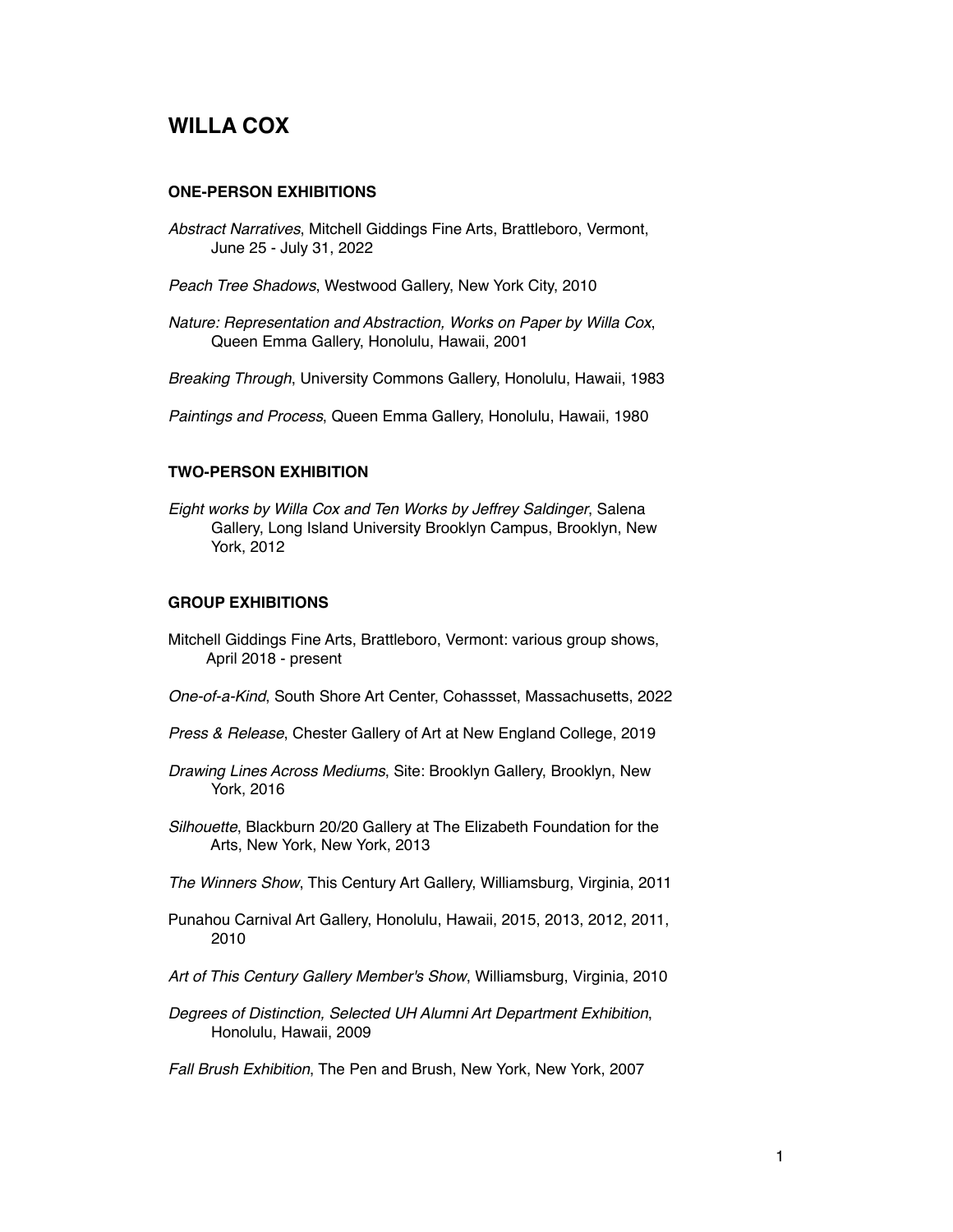- *American Landscapes*, Maryland Federation of Art, Annapolis, Maryland, 2007
- *Tenth Anniversary Exhibition*, The Contemporary Museum, Honolulu, Hawaii, 2006
- *Honolulu to New York*, The Contemporary Museum, Honolulu, Hawaii, 2005
- *American Landscapes*, Maryland Federation of Art, Annapolis, Maryland, 2002
- *Contemporary Drawing*, Visceglia Gallery, Caldwell College, Caldwell, New Jersey, 2001
- *Twelfth National Juried Exhibition*, Viridian Artists, New York, New York, 2001
- *Twenty-Fifth Anniversary Invitational Exhibition*, Queen Emma Gallery, Honolulu, Hawaii 2001
- *Faber Birren National Color Award Show*, Stamford, Connecticut, 2000
- *Thirteenth Annual Juried Art Exhibition*, Hunter Museum of American Art, Chattanooga, Tennessee, 2000
- *Preserving the Garden: Saving New Jersey Landscape*, five New Jersey venues, sponsored by the New Jersey Printmaking Council, 2000
- *National Works on Paper*, St. John's University, Jamaica, New York, 1999
- *Printwork*, Barrett House Gallery, Poughkeepsie, New York, 1994
- *Juried Exhibition*, Bowery Gallery, New York, 1991

*Artists of Hawaii*, Honolulu Academy of Arts, Honolulu, Hawaii, 1982, 1981

### **COLLECTIONS**

Kate Ganz Collection, New York

Persis Collection, Hawaii

Hawaii State Foundation on Culture and the Arts

Four Seasons Wailea, Hawaii